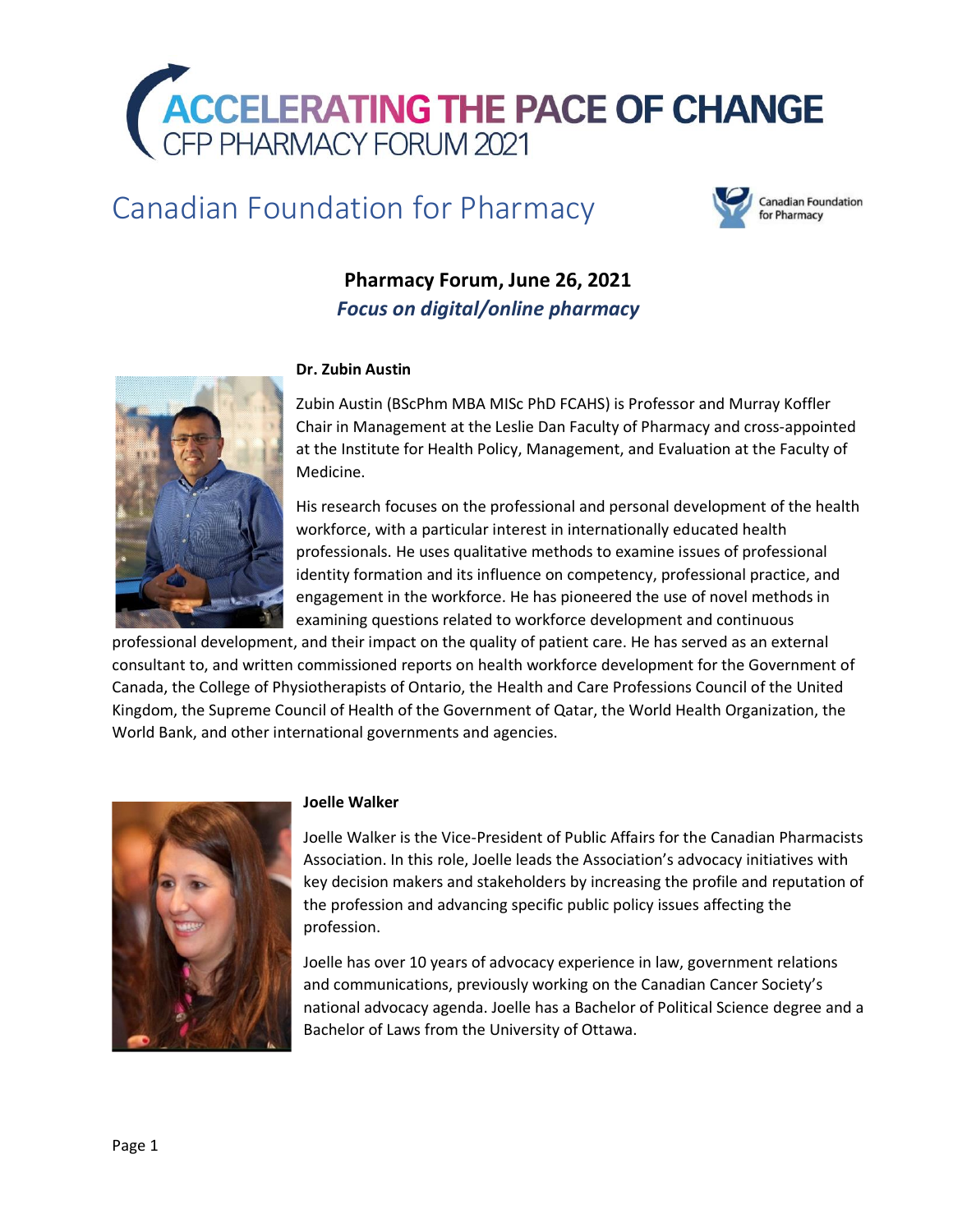



# **Mike Jaczko**

Mike Jaczko is a Partner and Portfolio Manager with KJ Harrison, a Torontobased private investment firm. He provides discretionary investment management and strategic advice to high net-worth individuals and their families, including pharmacy owners. Mike has 30+ years of mergers and acquisitions experience in the Canadian retail pharmacy industry, and 20 years of experience in Canadian wealth management industry.

He is a trusted advisor to pharmacy owners and advises on broader issues of wealth management. Mike is a pharmacist and a past pharmacy owner.



#### **Mike Sullivan**

Mike Sullivan is Cubic Health's CEO and Co-Founder. Cubic provides plan analytics, predictive analytics, clinically driven plan management solutions and machine learning as a service to the employee benefits industry.

Mike began his career as a community pharmacist and has previous experience working in both the pharmaceutical and benefits consulting industries. He is a member of Benefits Canada's Online Expert Panel and serves as an Adjunct Professor at the University of Toronto.

Mike graduated from the College of Pharmacy at the University of Saskatchewan, where he was honoured with a Centennial Alumni of Influence Award. He has Master of Business Administration degree from York University,

where he specialized in Finance.



#### **Andy Donald**

Andy Donald is a pharmacist and certified geriatric pharmacist. He practices at the Health Depot Pharmacy in London, Ontario, where he is the CEO and owner. On top of his BScPhm, Andy holds a BPHED, a BScH in Life Science and an MSc Cellular Biology and Anatomy.

Patient care has always been Andy's number one priority. As a student, he founded SOAPE (Students for Optimizing and Advocating Pharmacy Endeavours) to advocate for pharmacists' role in patient care. He continued this advocacy as a member of the Ontario Pharmacists Association membership committee from 2017 to 2018. After nearly a decade in the field, Andy has observed that the best outcomes for patients are achieved when pharmacists

go beyond the role of "pill checker." The profession deserves a revolution, and Andy believes this change will largely come from adopting innovative technology.